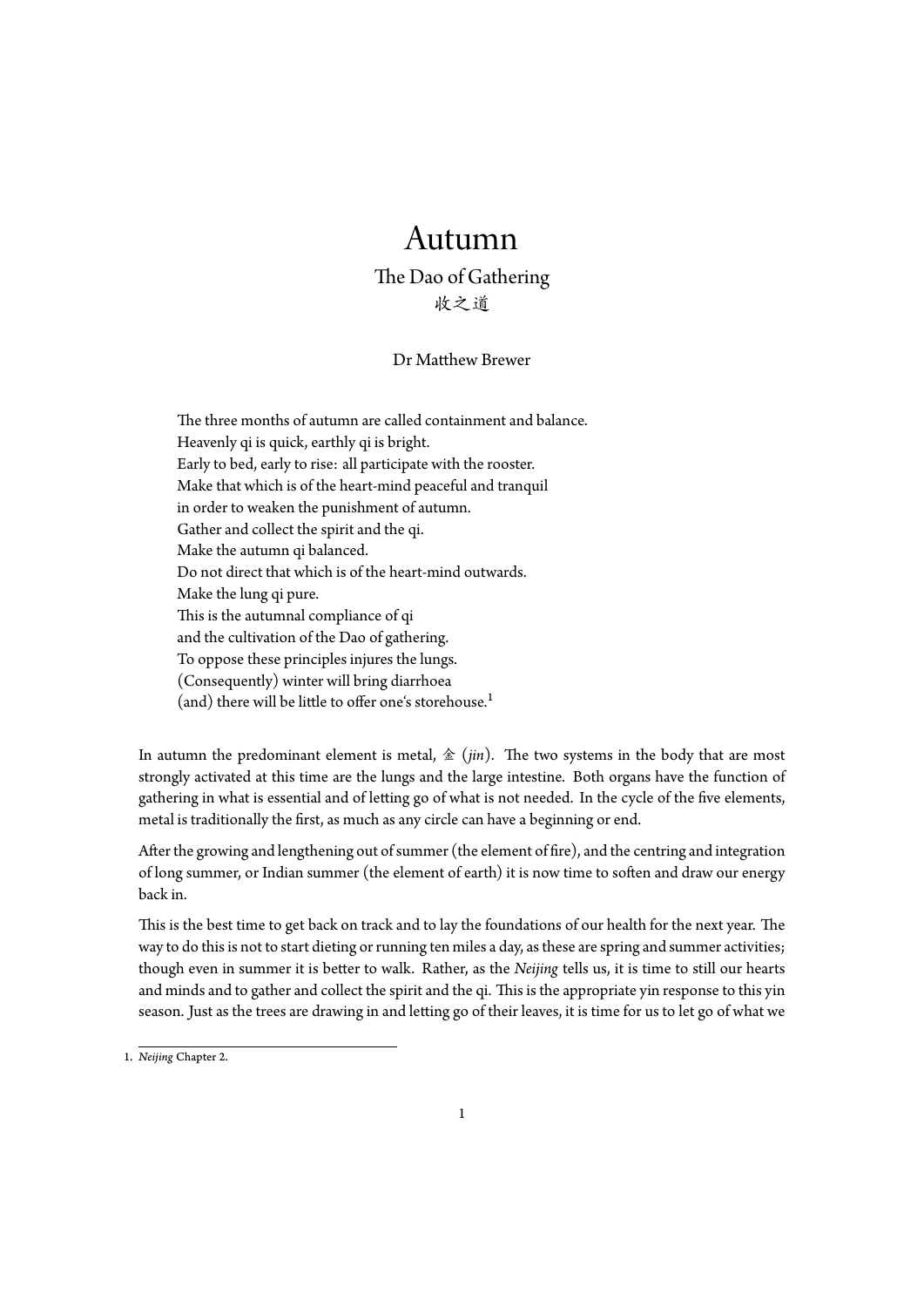have been carrying around all year, which is no longer of any use to us.

Breathing is a very powerful way to let go of our tension, whether it is physical, emotional, mental or spiritual. It is one of the primary cycles of yin and yang in the body. Having inhaled we must let go of it before we can take any more in.

Just five minutes spent focusing on the breath each day — 'making the lung qi pure' — can have an extraordinary effect on your health and peace of mind through autumn and winter. Those who have learned longevity breathing are very well equipped to make the most of this time of year. But even if you haven't yet learned the full method, just sitting and focusing on your breath can make a big difference. Ideally keep your chest relatively still and allow your belly to move with the breath (out on the inhale and relaxing back in on the exhale), keeping the breath as smooth and quiet as possible with no stopping between the in and out breaths. Chapter 5 of*Opening the Energy Gates of Your Body* explains the method of longevity breathing in detail.<sup>2</sup>

*Dragon & Tiger Qigong* is also a very good way to strengthen and support the lungs. One of the primary references of 'dragon' in the name of the set is to the health of the lungs, because, as everyone knows, dragons are creatures of the air. [H](#page-1-0)ence the potency of the dragon movements for the lungs.

The lungs are responsible for the distribution of the protective*wei qi* 衛氣 around the body. The stronger the lungs the better our immune system and general vitality.

The organ that is most responsible for letting go of what cannot be used in the food we eat is the large intestine. In Chinese medicine this organ is closely related to our ability to discriminate between that which nourishes us and should be kept, and that which does not and should be discarded. This faculty works on all levels: the physical, emotional, mental and spiritual.

Just as there is yin and yang in everything, autumn is not just about letting go of what we no longer need or what is holding us back. It is also about gathering in that which nourishes and strengthens us. In England apples and pears now hang on the trees. The crops that grew through the spring and summer are being harvested and stored for the winter. These two sides, letting go and gathering, must be balanced.

While in hotter places, such as Bermuda, autumn is not quite so apparent, the very beginnings of the cooler, dryer weather of November can occasionally be detected as the days shorten.

The very beginning of something is the best time to prepare for the coming change. It makes the transition easier. This accords with the Daoist principle of doing what is easy before it becomes difficult. *Laozi* 63 says, 'chart the difficult when it is easy, act on the great when it is tiny'. While chapter 64 advises us to, 'act when something has not yet come to be, regulate when it is not yet disordered'.<sup>3</sup>

In the same vein the *Neijing*, later in the same chapter as our Autumn passage says:

The sage does not treat those who are already sick, but treats the not yet sick,

<sup>2.</sup> B.K Frantzis, *Opening the Energy Gates of Your Body*, 2nd edition (Berkeley: Blue Snake Books, 2006), ISBN 1-58394-146-0.

<span id="page-1-0"></span><sup>3.</sup> See also *Laozi* 52, 'To see the small is called discernment / enlightenment'. It is the hallmark of the wise.